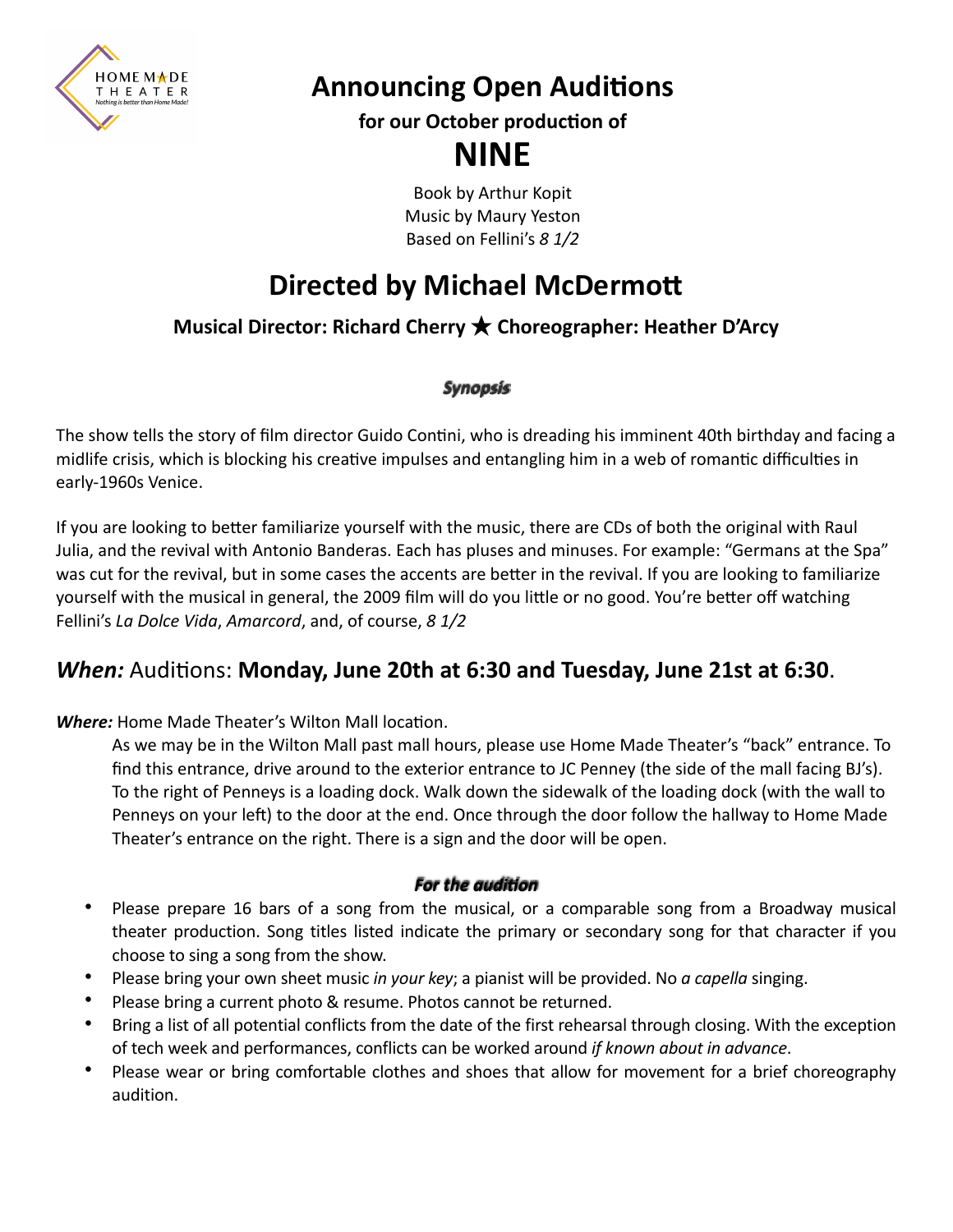#### *Rehearsal Schedule*

Rehearsals will be Sunday, Tuesday, Wednesday, and Thursday 7:00-10:00 (no rehearsal Mondays until closer to tech week) starting August 30. (There will be no rehearsal Sunday, September 4th.) Tech Week starts on Sunday, October 2 (plan on all day).

#### *Performances*

October 7-9 and 14-16. Performances are 7:30 on Fridays and Saturdays, and 2:00 on Saturdays and Sundays (Saturday is a two show day). Performances will be at the Dee Sarno Theater, in Saratoga Arts (320 Broadway, Saratoga Springs).

### *Character Breakdown – Roles are open to all ethnici es and gender iden ca ons.*

If nationality is in *italics*, then the character speaks and/or sings in that language as well as English.

**Guido Contini** (tenor)**:** *Italian*, 40ish. Irresistibly handsome. "God's gift to woman." Masculine, charming, seductive, but childlike. "Guido's Song" and "Only with You."

**Young Guido:** *Italian*, age 9-14. "Getting Tall."

**Louisa** (mezzo/belt): *Italian*, late 30s. Guido's long suffering wife. Ying to his yang. Attractive, very pulled together, and self actualized. "Be On Your Own" "My Husband Makes Movies."

**Carla** (extreme range-belt to soprano): *Italian*, mid 20s. Guido's mistress. Centerfold beautiful. Sensual, sexual. Scantily clad. Physically demanding acrobatic role. "Call from the Vatican" "Simple."

**Lillian LaFleur** (mezzo/belt): *French*, 60+ but in great shape. Guido's Producer. Once owner of the Folies Bergere. Theatrical, elegant, bombastic. "Folies Bergere."

**Claudia** (soprano): 30s. Italian film star. Classic beauty. Poised, graceful—the idealization of the perfect woman. Guido's muse. "In a Very Unusual Way."

**Guido's Mother** (soprano): Italian, 60+. Loving, beatific, austere—not a "Mama." (Guido comes from wealth). She has a regal bearing. "Nine."

**Serraghinna** (mezzo/belt): Italian, 40+. Once beautiful Rubanesque prostitute now gone to seed and quite insane. Also plays The Nun. "Be Italian" Ti Voglio Bene."

**Stephanie Necrophorus** (belt): American, 30+. A hard-edged dominatrix of a woman. Hates everything. Aggressive but not mannish. Patter section of "Folies Bergere" "The Trouble with Contini…"

**Mama Maddelena** (mezzo): *Italian*, 40+. Felliniesque (*Amacorde*). Exaggerated hourglass shape, quirky beauty, voluptuous. "Germans at the Spa."

**Our Lady of the Spa** (mezzo): No nationality or accent. Ageless beauty. Lighter than air she floats through scenes—an enigmatic presence. Beginning of the Boudoir section of "Grand Canal" "Every Girl in Venice…"

*The following should prepare any song from the show:*

**Lina Darling**: LaFleur's mysterious attendant (Bodyguard? Lover?) very like Grace Jones. Virtually silent.